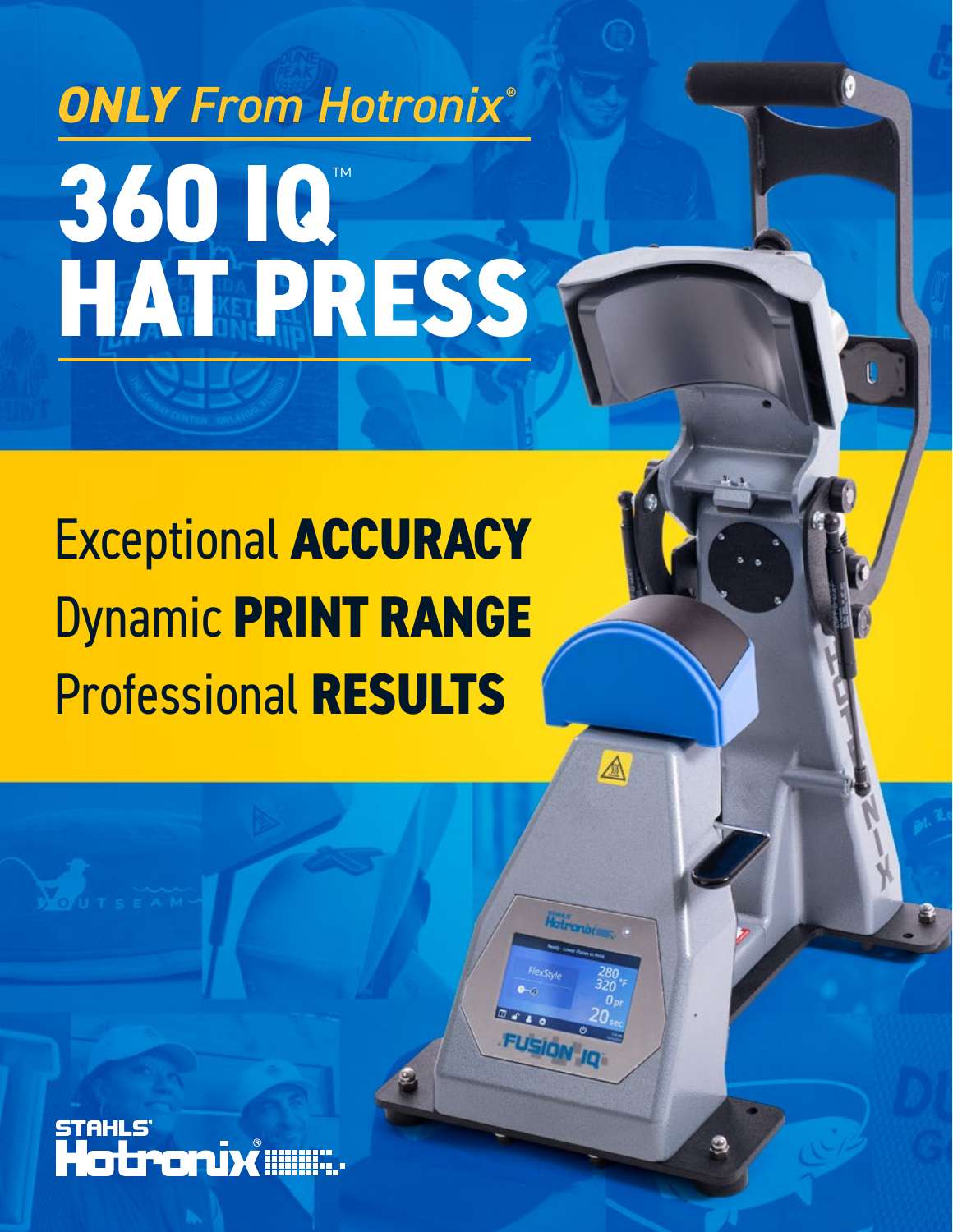# HIGH PROFIT, HIGH IMPACT HATS **ONE MACHINE**



FlexStyle

The Hotronix® 360 IQ™ Hat Press has all the features you need to create unique, high profit hats.

#### **UPPER & LOWER HEAT**

Heat from the lower platen makes application of dimensional emblems and embroidered or leather patches easy with dependable, quality results.

#### **FULL PRINT RANGE**

Create high-end retail looks in seconds by printing on the front, back, and sides of a hat with one single platen. More Placements = More Profits

#### **NO HEAT PRESS CREASE**

The uniquely designed molded lower platen forms to the shape of a hat, eliminating the heat press crease on decorated hats.

#### **NO SCORCHING**

Control the upper and lower platens independently. Reduce heat from the upper platen to protect heat sensitive hats from scorching.

#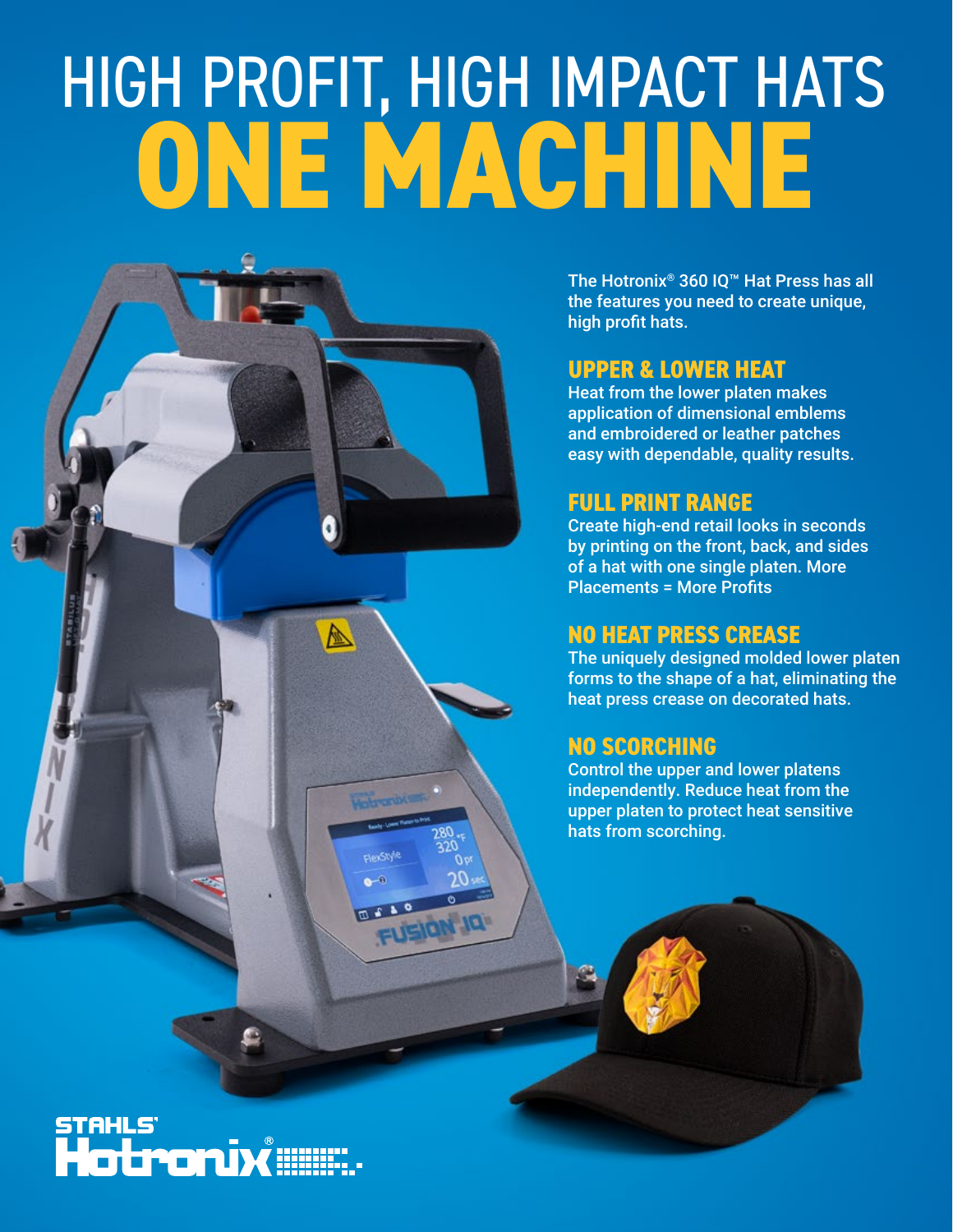## THE HOTRONIX<sup>®</sup> 360 IQ™ DYNAMIC PRINT RANGE **MAKES EVERYTHING POSSIBLE**



### **ANY PLACEMENT**

From structured to unstructured, trucker, or bucket the molded lower platen lets you easily print unique placements not possible with other decorating methods.

#### **ANY DECORATION**

From traditional heat transfers to dimensional emblems, heat from the upper and lower platens give you the flexibility to decorate hats with any decoration method.





















We have a wide selection of blank hats for all your custom decorating needs.

### BROWSE HAT STYLES **bit.ly/stahls-hats**